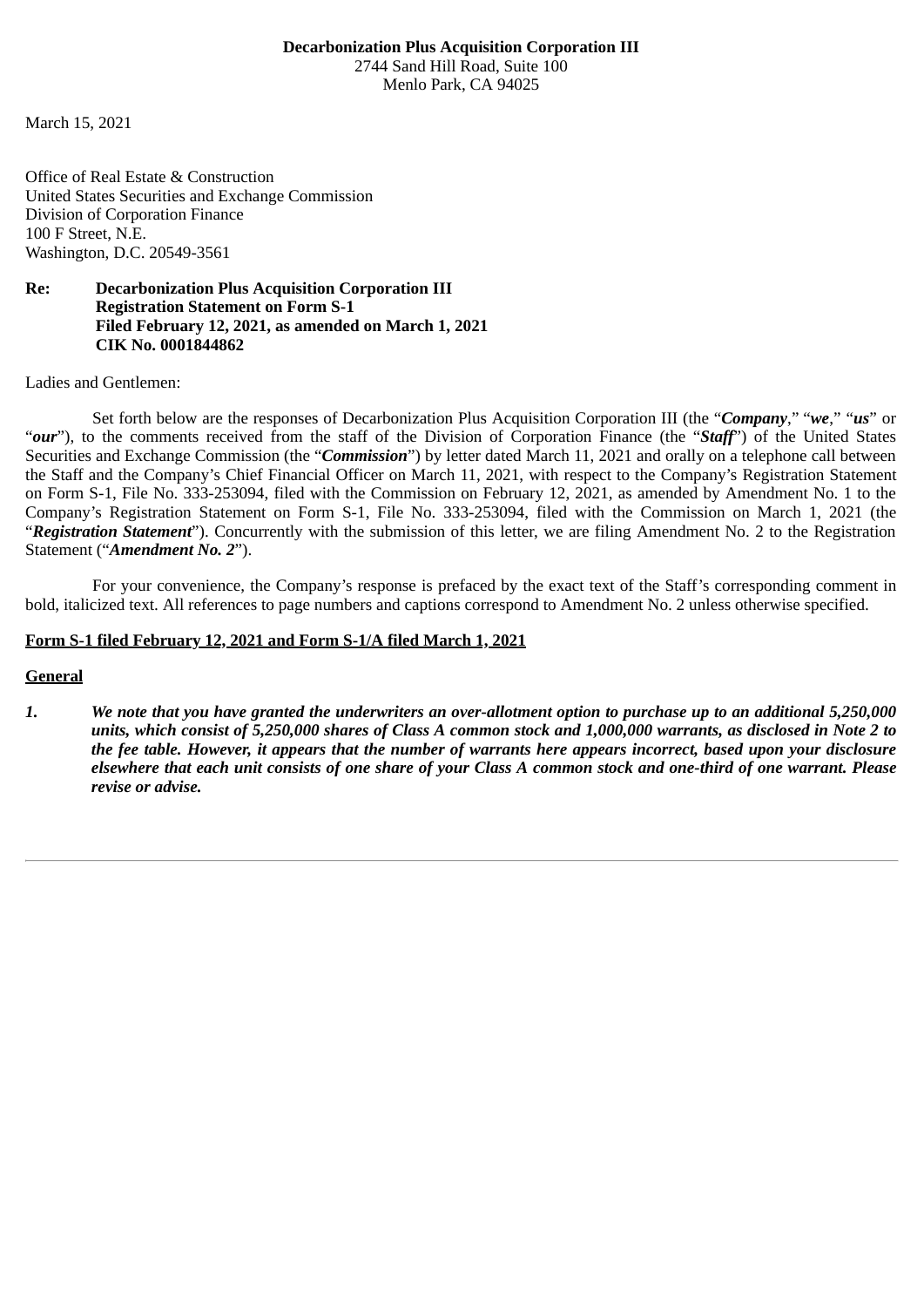Securities and Exchange Commission March 15, 2021 Page 2

RESPONSE: We have revised Note 2 to the fee table to clarify that the 5,250,000 units subject to the underwriters' overallotment option consist of 5,250,000 shares of Class A common stock and 1,750,000 warrants.

## **Dilution, page 70**

*2. Please revise to disclose the immediate dilution to public stockholders from this offering. Refer to Item 506(c) of Regulation S-K.*

RESPONSE: We have revised our disclosure in the Dilution section on page 70 of the Registration Statement to include the immediate dilution to public stockholders from this offering.

# **Experts, page 154**

*2. Please revise to remove the reference to the explanatory paragraph in the auditor's report relating to substantial doubt about the Company's ability to continue as a going concern as this language is missing from the auditor's report.*

RESPONSE: We have revised to remove the reference to the explanatory paragraph in the auditor's report relating to the substantial doubt about the Company's ability to continue as a going concern.

\*\*\*\*\*